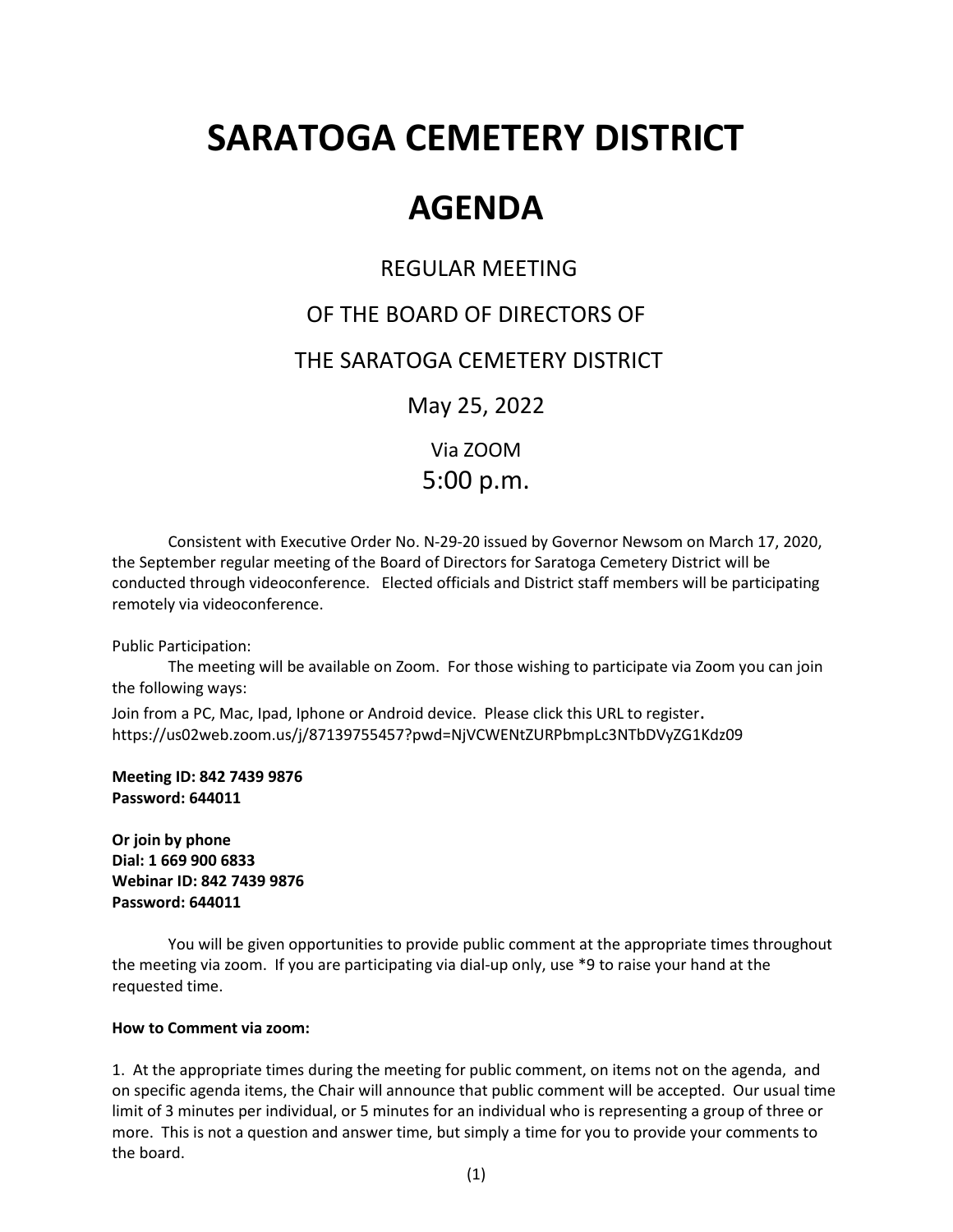2. There is an option on Zoom to raise your hand. Please click on this option when the Chair announces that public comment will be taken. Zoom places people in line automatically. If you are participating via dial-up, you can raise your hand at the appropriate time by pressing \*9. When it is your turn, the Executive Director will unmute you, and you will be able to make your comments based on the above time frames. Once your time is up, you will once again be muted and the next person in line will be given their opportunity to speak.

#### **How to comment via email:**

1. Members of the public may provide public comment by sending comments to the Executive Director via email at [Saratogacemetery@sbcgloba.net.](mailto:Saratogacemetery@sbcgloba.net)

2. Additional materials and emails must be received by 4:00 pm the day of the meeting and will be distributed to agenda recipients prior to the meeting.

3. Emails received after 4:00 pm the day of the meeting will not be included in the record.

## **CALL TO ORDER:**

### **ROLL CALL:**

### **GUESTS PRESENT:**

#### **PUBLIC COMMENT TIME:**

(This is the opportunity for individuals to make and/or submit written or oral comments to the Board on any item within the purview of the Board, which are NOT part of the Agenda. No action on the item may be taken, but the Board may request the matter be placed on a future agenda.)